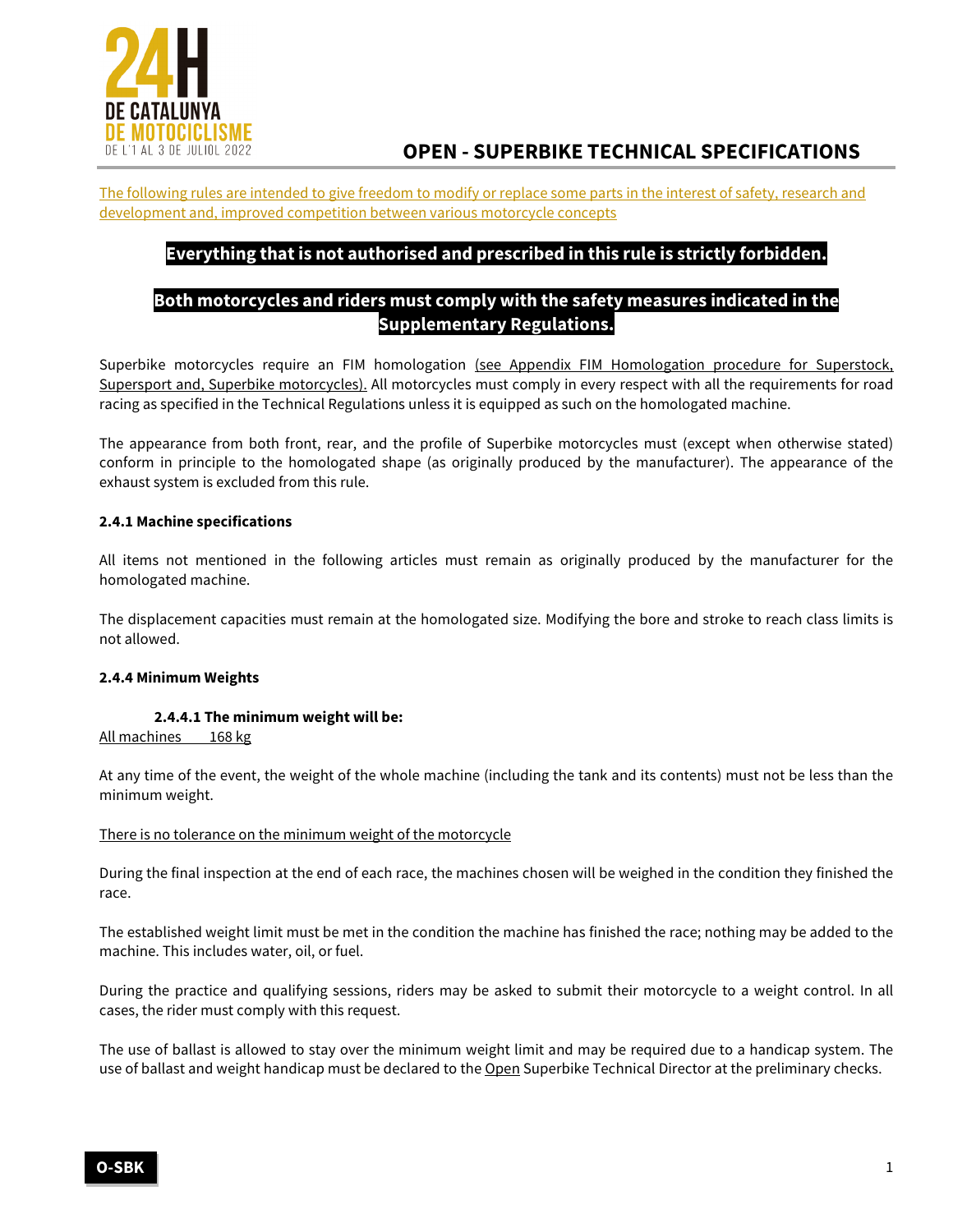

# **2.4.6 Fuel**

All engines must function on normal unleaded fuel with a maximum MON of 90 (see also Art. 2.8 for full fuel specifications SBK FIM technical regulations).

# **2.4.8 Engine**

# **The following engine components may not be altered from the homologated machine except as noted:**

The homologated engine design model cannot be changed.

Homologated materials and castings for the crankcase, cylinder, cylinder head and gear-box housing must be used.

Material for the crankcase, cylinder, cylinder head and gear-box housing may only be added by welding or removed by machining.

The method of cam drive must remain as homologated unless a complete kit is available through normal commercial channels. These kits must be available in significant quantity and be listed in the racing spare parts book.

### **• For 1000cc 3 & 4 cylinders and 1200cc 2 cylinders**

Aftermarket or modified cam drive components are allowed; however, the cam drive must be in the homologated location and the system must be as homologated.

The method of valve retention must remain as the homologated model. No pneumatic valve retention devices are allowed unless fitted to the homologated model.

All moving internal engine, gear-box and clutch parts may be altered or replaced including materials from those fitted on the homologated motorcycle (unless not allowed by the individual section covering the parts in question).

Polishing and lightening of engine parts is permitted, except for carburetion instruments (unless not allowed by the individual section covering the parts in question).

### **• For all configurations**

The sequence in which the cylinders are ignited (i.e. 1-2-4-3), must remain as originally designed on the homologated model. Simultaneous firing of 2 cylinders is also forbidden if not adopted on the homologated motorcycle. Up to 5 degrees firing difference in 2 cylinders is regarded as 'simultaneous' firing.

### **2.4.8.1 Carburation Instruments / Fuel Injection System**

### **2.4.8.1.1 Carburation Instruments for 1000cc 2 cylinders**

Carburation instruments refer to throttle bodies and variable length intake tract devices.

• Carburation instruments must be used un-modified either as the original homologated carburation instrument or as the homologated optional carburation instrument.

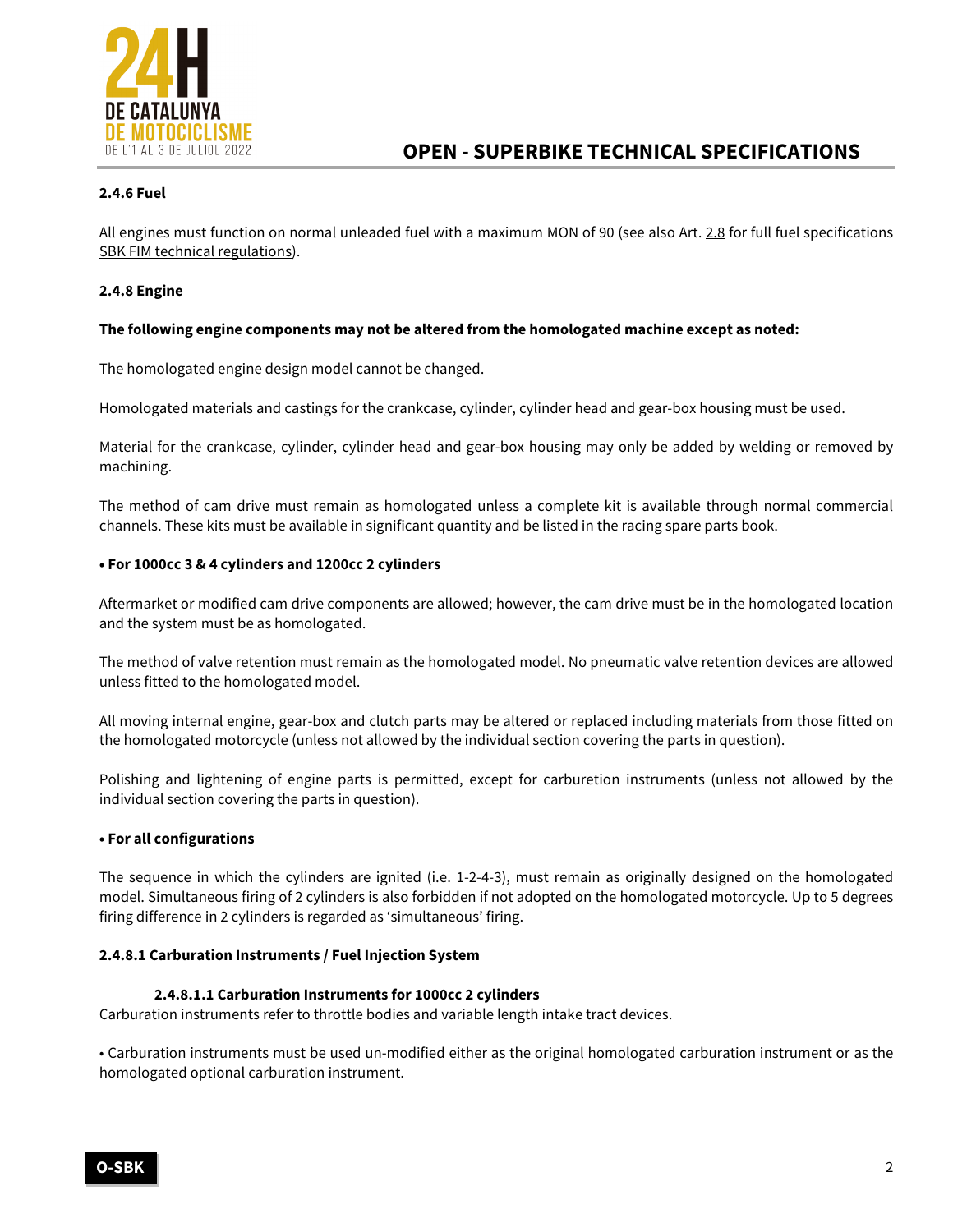

• The only modifications allowed to the homologated carburation instruments original or optional are jets, needles, throttle valves, fuel injectors and bell mouths (including their fixing points).

The original manufacturer must use the following criteria for the designing and making of the optional homologated carburation instruments.

- a) There is no limit for the intake size of an engine equipped by fuel injection systems.
- b) The optional injector body material must remain the same as used on the original homologated carburation instruments.
- c) A minimum number of optional carburation instruments must be available as spare parts and be included in the manufacturer's racing parts lists. All manufacturers must have a minimum of 15 sets available through traditional distributorships worldwide for the life of the homologation. The price of the optional carburation instruments to the public must not exceed twice the manufacturers suggested retail price of the original homologated carburation instrument in the country of origin. This price must be indicated on the Homologation Form.
- d) The motorcycle manufacturer may submit only one optional carburetion instrument for each model at the time of homologation.
- e) The motorcycle manufacturer must supply a sample set of the original and optional carburation instruments to the FIM for use as comparison samples at the events.
- f) f) The motorcycle manufacturer must provide evidence that the minimum of 15 sets of optional carburation instruments have been manufactured.
- g) The optional carburation instruments must be available for at least three years after the homologation date.
- h) The carburation instrument homologation will be valid for the same period as the homologated motorcycle.
- i) An additional model of optional carburation instruments may be homologated during the life of the machine's homologation. These carburation instruments must meet the same requirements as the original modified instruments. This is to allow development after the original homologation.

• The optional carburation instruments may only be homologated at the same time as a new homologation. [see number i) above for additional optional carburation instruments]

# **2.4.8.1.2 Carburation Instruments for 1000cc 3 & 4 cylinders and 1200cc 2 cylinders**

Carburation instruments refer throttle bodies and variable length intake tract devices.

- The original homologated carburation instruments must be used unmodified.
- The use of optional homologated carburation instruments is not allowed.
- The fuel injectors may be replaced; however, they must fit without modification to the homologated throttle body.
- The carburation instruments intake insulators may be modified.
- Bell mouths (including their fixing points) may be altered or replaced.
- Vacuum slides may be fixed in the open position

• Secondary throttle valves and shafts may be removed or fixed in the open position and the electronics may be disconnected or removed.

**Only for motorcycles homologated after the 1st of January 2010 Electronically controlled throttle valves, known as 'ride-by-wire' systems, may be used exclusively if the homologated model is equipped with this system. Software may be modified but all safety systems and procedures designed by the original manufacturer must be maintained.**

### **2.4.8.1.2 Fuel Injection**

a) The original homologated fuel injection system must be used without any modification.

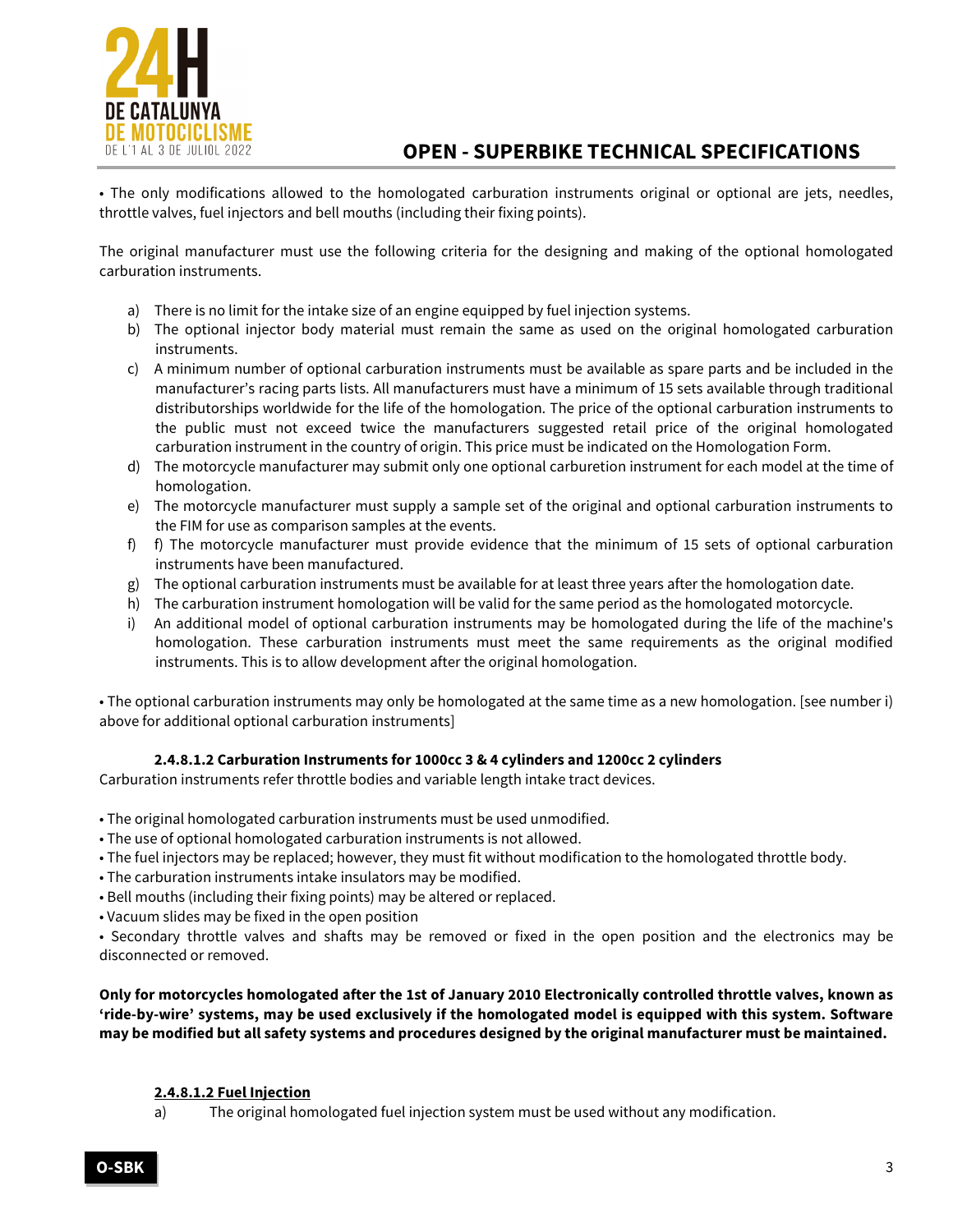

- b) The fuel injectors must be stock and unaltered from the original specification and manufacture.
- c) Air funnels may be altered or replaced. The critical dimensions of the air funnels used by the nominated reference team must be supplied to the teams purchasing the approved concession parts by the nominated concession parts supplier.
- d) Primary throttle valves cannot be changed or modified.
- e) Secondary throttle valves and shafts may be removed or fixed in the open position and the electronics may be disconnected or removed.
- f) Variable intake tract devices cannot be added if they are not present on the homologated motorcycle and they must remain identical and operate in the same way as the homologated system. All the parts of the variable intake tract device must remain exactly as homologated (excepting the air funnels). Variable intake tract devices may be replaces with fixed air funnels.
- g) Air and air/fuel mixture must go to the combustion chamber exclusively through the throttle body valves.
- h) Electronically controlled throttle valves, known as "ride-by-wire", may be only used if the homologated model is equipped with the same system.
- i) If the variable intake tract actuation mechanism mount or fuel injector mount is an integrated part of the air funnel then those parts alone may be redesigned maintaining the exact geometry of the original parts.
- j) If the mechanism link arm interferes with the air funnels then the link may be redesigned for clearance maintaining the exact linkage geometry of the original parts.

# **2.4.8.2 Cylinder Head**

The homologated cylinder head may be modified as follows:

- Homologated materials and castings for the cylinder heads must be used.
- Material for these parts may only be added by welding or removed by machining.
- The homologated cylinder head cover may be modified.
- The induction and exhaust system including the number of valves and or ports (intake and exhaust) must be as homologated.
- Porting and polishing of the cylinder head normally associated with individual tuning such as gas flowing of the cylinder head, including the combustion chamber is allowed.
- The compression ratio is free.
- The combustion chamber may be modified.
- The valves may be altered or replaced from those fitted to the homologated motorcycle.
- The valve seats may be altered or replaced from those fitted to the homologated motorcycle.
- The valve guide may be altered or replaced from those fitted to the homologated motorcycle.
- Valve springs may be altered or replaced from those fitted to the homologated motorcycle.
- The valve tappets and retainers may be altered or replaced from those fitted to the homologated motorcycle.

# **2.4.8.3 Camshaft**

Camshafts may be altered or replaced from those fitted to the homologated motorcycle (see also Art. 2.4.8).

### **2.4.8.4 Cam sprockets or cam Gears**

Cam sprockets, pulley or gears may be altered or replaced to allow the degreeing of the camshafts (see also Art. 2.4.8).

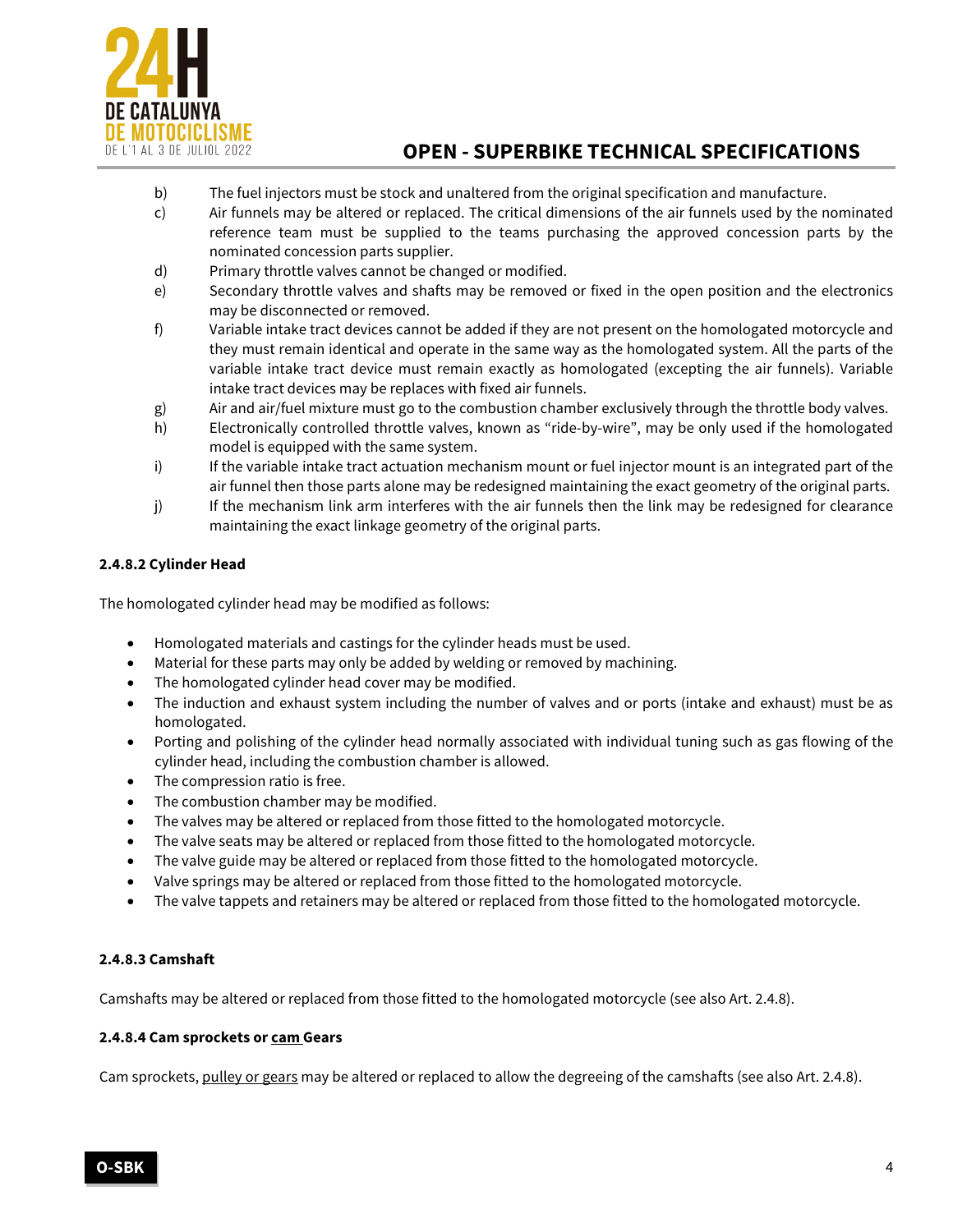

# **2.4.8.5 Cylinders**

Homologated materials and casting for the cylinder block must be used. The material for the cylinder block may only be added by welding and/or removed by machining. The sleeves or liner material may be changed, and the surface finish is free. The original bore size must be retained.

## **2.4.8.6 Pistons**

### **• For 1000cc 2 cylinders, 1000cc 3 & 4 cylinders**

Pistons may be altered or replaced from those fitted to the homologated motorcycle.

### **• For 1200cc 2 cylinders**

Standard piston or the piston kit (\*) must be used.

(\*) The piston kit must have the same price as the standard one and must be listed in the current racing parts list of the Manufacturer and be on sale for customers. Within 90 days from the order, the customer must receive the piston kit set.

# **2.4.8.7 Piston rings**

Piston rings may be altered or replaced from those fitted to the homologated motorcycle.

### **2.4.8.8 Piston pins and Clips**

Piston pins and clips may be altered or replaced from those fitted to the homologated motorcycle.

### **2.4.8.9 Connecting rods**

### **• For 1000cc 2 cylinders and 1000cc 3 & 4 cylinders**

Connecting rod may be altered or replaced from those fitted to the homologated motorcycle. Carbon composite or carbon fibre materials are not allowed if not used in the homologated motorcycle. The weight must be the same or greater than the original homologated part.

### **• For 1200cc 2 cylinders**

Connecting rod must remain as homologated. Polishing and lightening is not allowed.

### **2.4.8.10 Crankshaft**

#### **• For 1000cc 2 cylinders**

Crankshaft may be altered or replaced from those fitted to the homologated motorcycle.

Crankshaft stroke must remain as homologated.

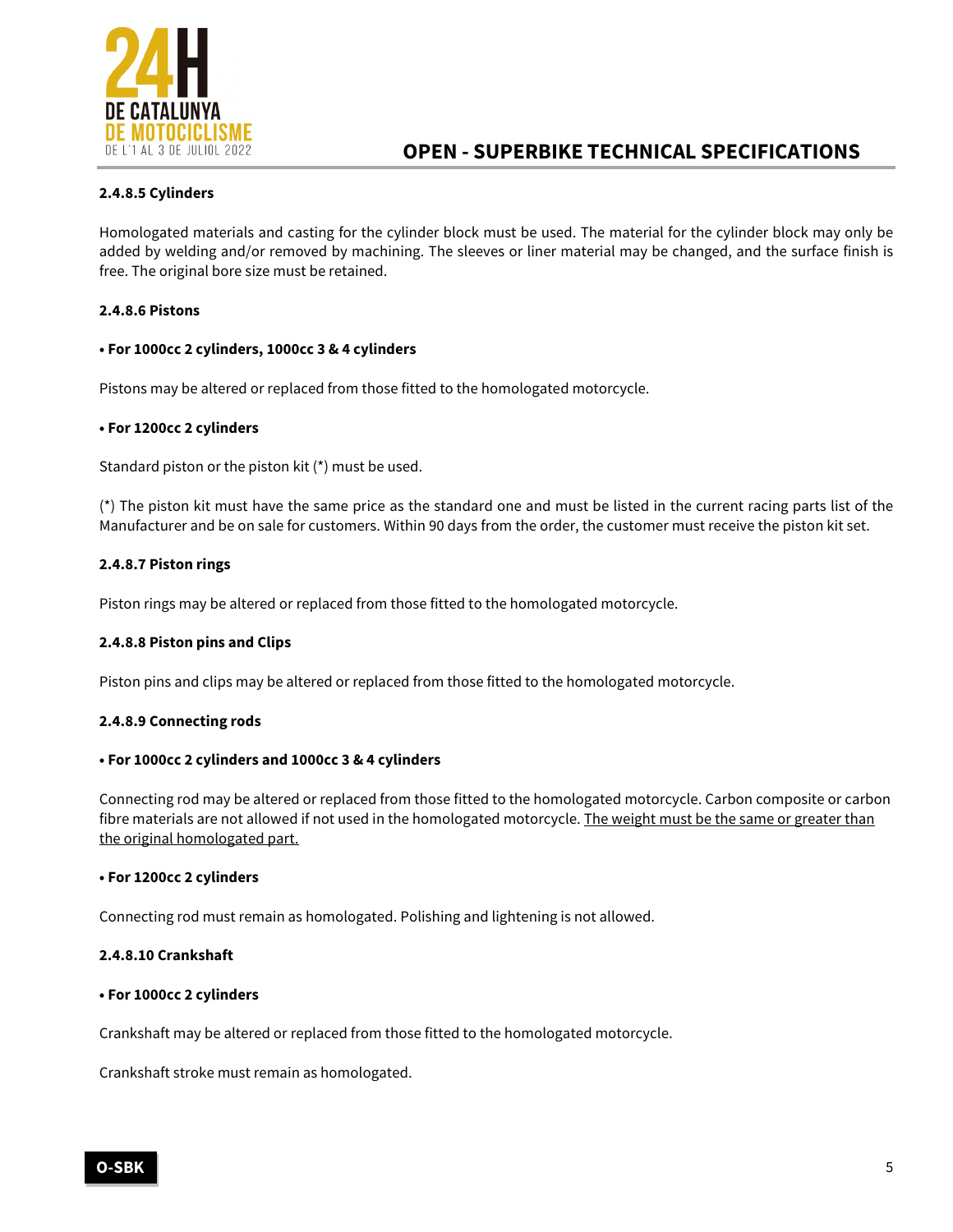

## **• For 1000cc 3 & 4 cylinders and 1200cc 2 cylinders**

The following modifications are allowed to the homologated crankshaft:

- a. Bearing surfaces may be polished or a surface treatment may be applied.
- b. Balancing is allowed but only by the same method as the homologated crankshaft. (for example heavy metal i.e. Mallory metal inserts are not permitted unless they are originally specified in the homologated crankshaft.)
- c. Attachment of aftermarket ignition components or sensors is permitted.
- d. Balance shaft may be altered, removed or modified.

# **2.4.8.11 Crankcase / Gearbox housing and lateral covers**

Homologated materials and castings for crankcase and gearbox housing must be used. Material for crankcase and gearbox housing may only be added by welding or removed by machining.

Oil-pan (sump) may be altered or replaced.

Lateral (side) covers may be altered, modified or replaced. If altered or modified, the cover must have at least the same resistance to impact as the original one.

If replaced, the cover must be made in material of same or higher specific weight and the total weight of the cover must not be less than the original one.

All lateral covers/engine cases containing oil and which could be in contact with the ground during a crash, must be protected by a second cover made from composite materials, type carbon or Kevlar®. Plates and/or bars from aluminium or steel are also permitted. All these devices must be designed to be resistant against sudden shocks and must be fixed properly and securely.

### **2.4.8.12 Transmission / Gearbox**

All transmission/gearbox ratios, shafts, drums, selector forks are free.

Primary gear ratios are free.

The number of gears must remain as homologated.

Additions to gearbox or selector mechanism, such as quick shift systems, are allowed.

Countershaft sprocket, rear wheel sprocket, chain pitch and size may be changed.

# **Any power source (i.e. hydraulic or electric) cannot be used for gear selection, if not installed in the homologated model for road use.**

**Human power and so-called quick shift systems are excluded from the ban.**

# **2.4.8.13 Clutch**

Aftermarket or modified clutches are permitted.

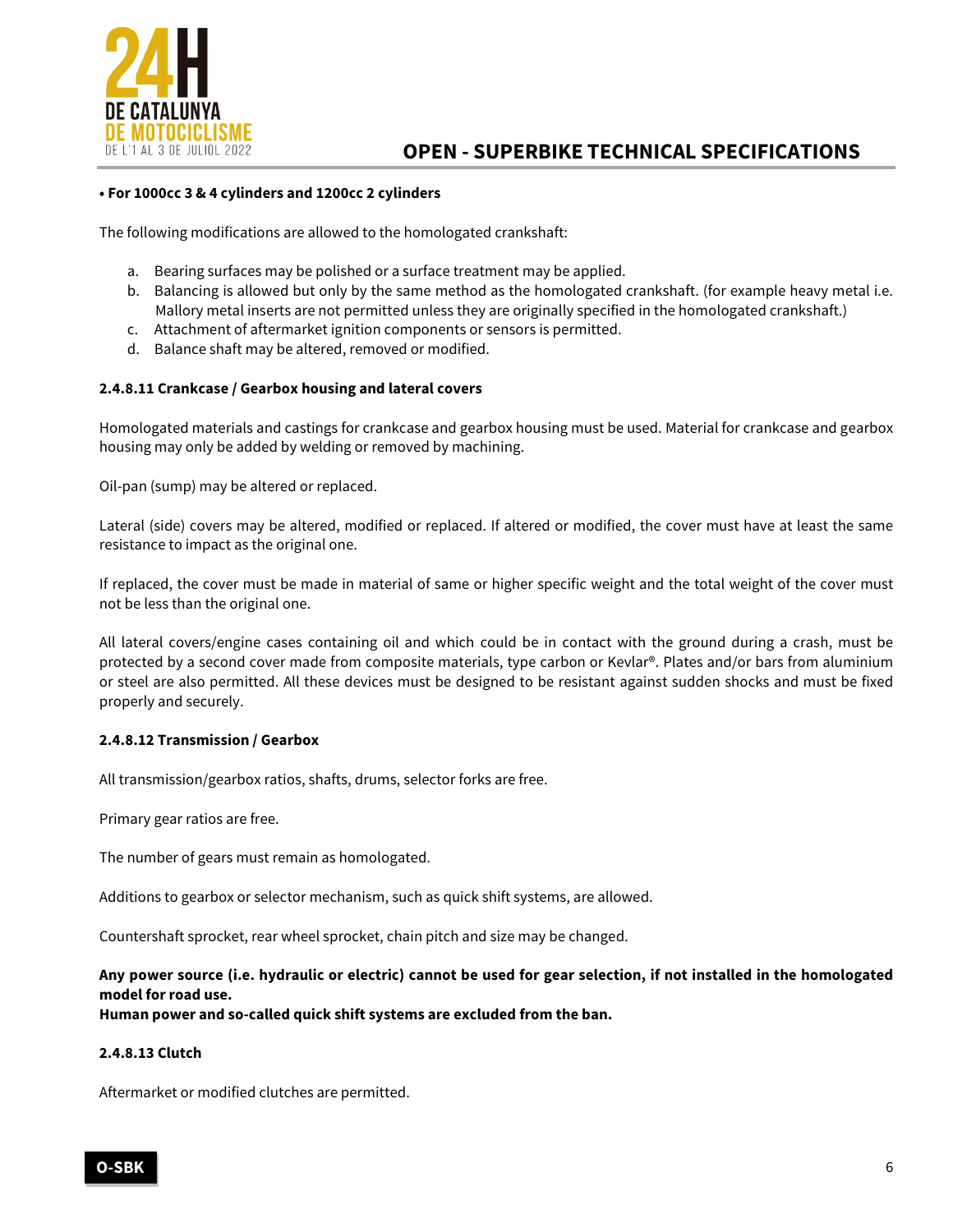

Back torque limiter is permitted. SBK **Any power source (i.e. hydraulic or electric) cannot be used for clutch operation, if not installed in the homologated model for road use. Human power is excluded from the ban.**

# **• For 1000cc 2 cylinders**

Clutch system (wet or dry type) and method of operation (cable/hydraulic) may be altered or replaced from those fitted to the homologated motorcycle.

# **• For 1000cc 3 & 4 cylinders and 1200cc 2 cylinders**

Clutch system (wet or dry type) and method of operation (cable/hydraulic) must remain as homologated.

# **2.4.8.14 Oil Pumps and Oil lines**

Oil pump may be altered or replaced from those fitted to the homologated motorcycle.

Oil lines may be modified or replaced. Oil lines containing positive pressure, if replaced, must be of metal reinforced construction with swaged or treaded connectors.

### **2.4.8.15 Radiator / Oil cooler**

The original radiator or oil cooler may be altered or replaced from those fitted to the homologated motorcycle.

Additional radiators or oil coolers may be added.

Radiator fan and wiring may be changed, modified or removed.

Oil cooler must not be mounted on or above the rear mudguard.

The appearance from the front, rear and profile of the machine must in principle conform to the homologated shape after the addition of additional radiators or oil coolers.

### **2.4.8.16 Air Box**

The air box may be altered or replaced from those fitted to the homologated motorcycle (a special design for racing is allowed). If fuel injectors are attached to the cover of the air box, their position with reference to the throttle body must remain as original.

The air filter element may be removed.

The air box must be completely closed around the induction bell mouth and all engine breather tubes. Carburation instruments may be entirely within the air box.

The air box drains must be sealed.

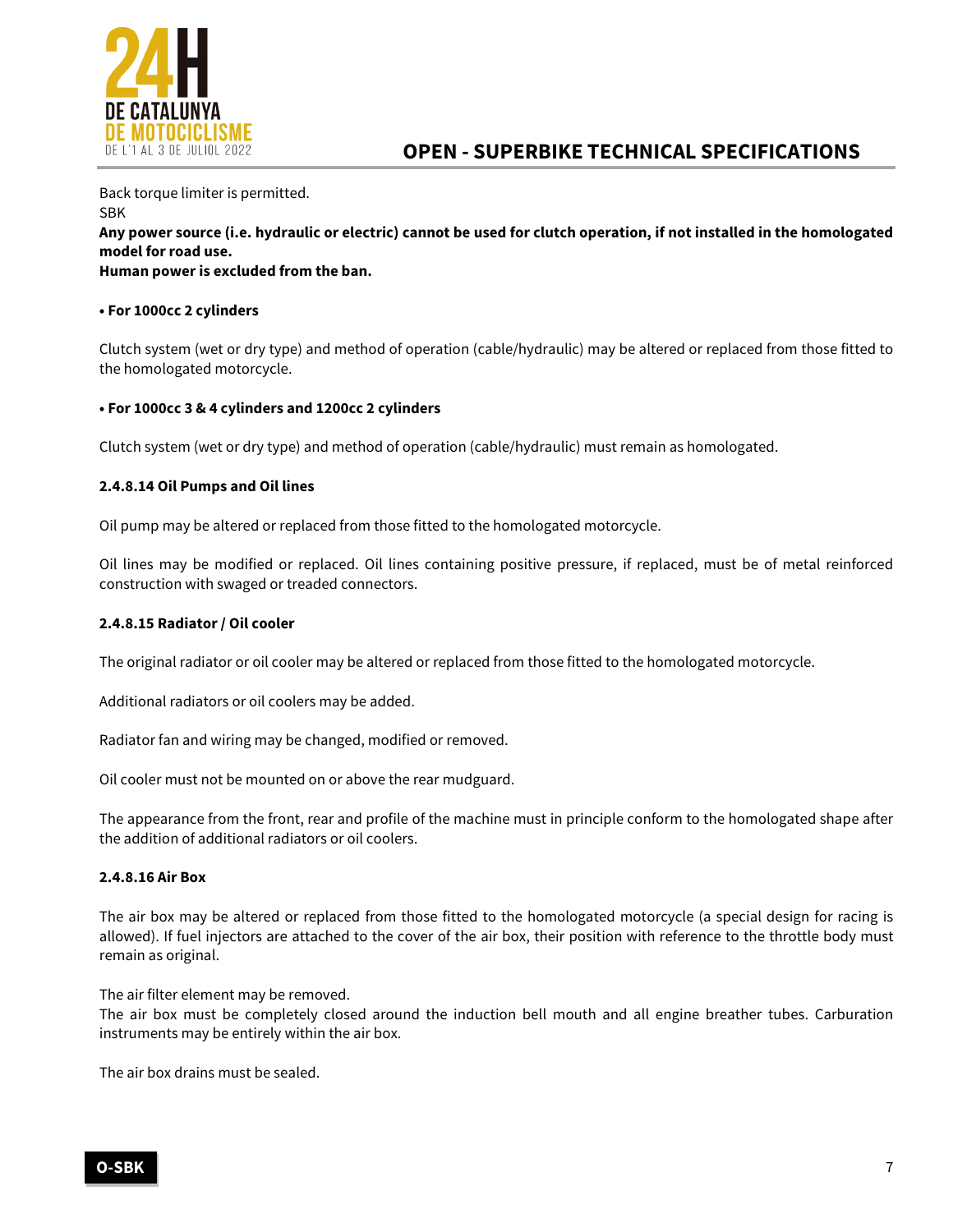

All motorcycles must have a closed breather system. All the oil breather lines must be connected and discharge in the air box.

The breather system (air box plus any breather oil collector box) must be capable in the event of drain pipe blockage, of retaining a minimum of 1000 cc of discharged fluid.

# **Only for motorcycles homologated after the 1st of January 2010:**

**The air box must remain as originally produced by the manufacturer on the homologated motorcycle.**

**Air filters, internal flap type valve, sensors and vacuum fittings may be removed, modified, or replaced with aftermarket parts.**

**Any holes in the air box to the outside atmosphere resulting from the removal of components must be completely sealed from incoming air.**

**Ram air tubes or ducts running from the fairing to the air box may be modified, replaced or removed. If tubes/ducts are utilized, they must be attached to the original, unmodified air box inlets.**

**All motorcycles must have a closed breather system. All the oil breather lines must be connected and discharge in the air box.**

## **2.4.8.17 Fuel supply**

The engine control unit (ECU) may be modified or changed.

The fuel pump and pressure regulator may be modified or changed. No mechanical fuel pump is allowed unless installed in the homologated model. Quick connectors or dry break connectors may be used. Fuel vent lines may be replaced. Fuel filters may be added.

### **2.4.8.18 Exhaust system**

Exhaust pipes, catalytic converters and silencers may be altered or replaced from those fitted to the homologated motorcycle. Catalytic converters may be removed.

The number of the final exhaust silencer(s) must remain as homologated. The silencer(s) must be on the same side(s) of the homologated model.

For safety reasons, the exposed edge(s) of the exhaust pipe(s) outlet(s) must be rounded to avoid any sharp edges.

Wrapping of exhaust systems is not allowed except in the area of the riders' foot or an area in contact with the fairing for protection from heat.

The noise limit for Superbikes will be 115 dB/A (with a 3 dB/A tolerance after the race).

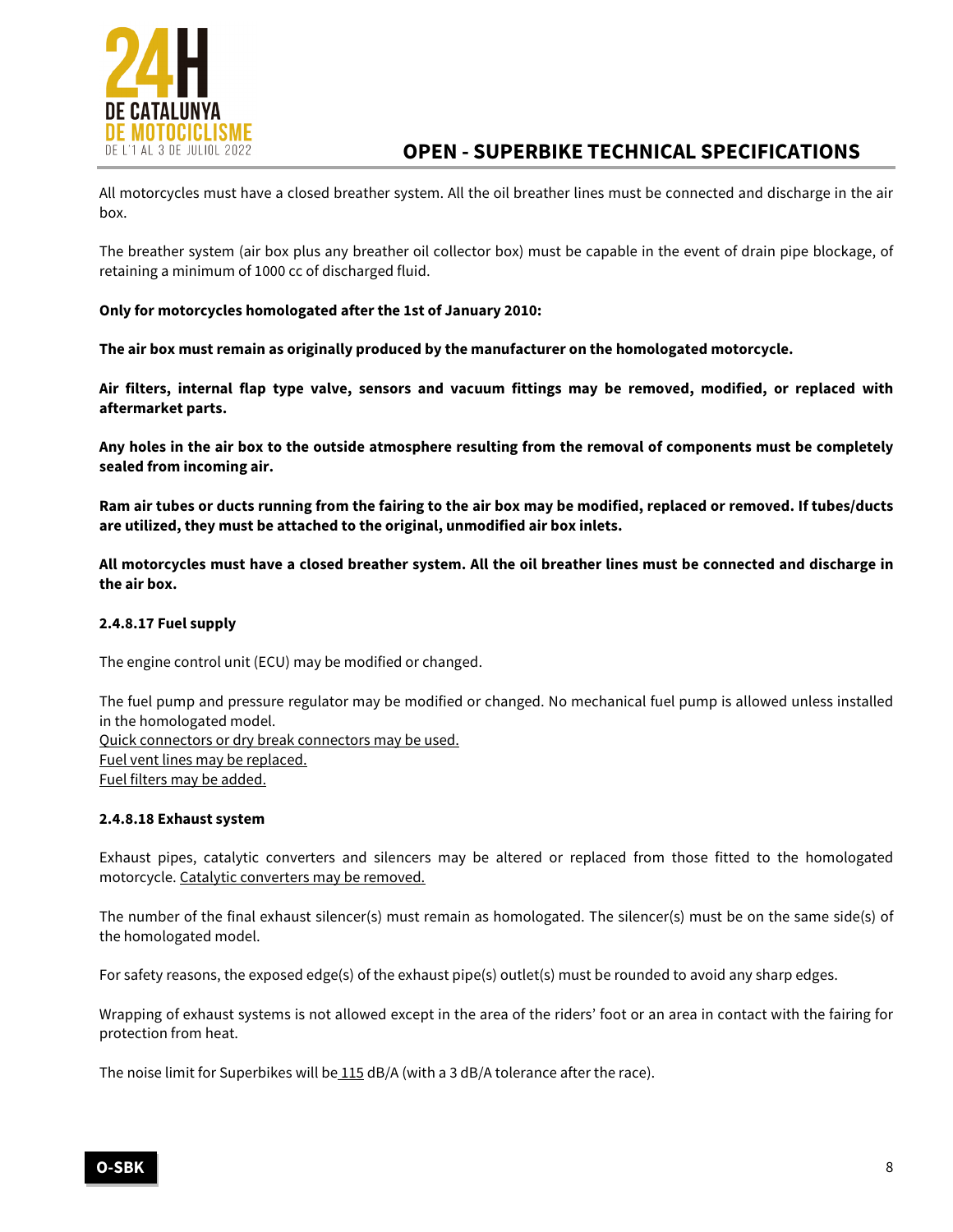

# **2.4.9 Electric and electronic devices**

Electric cables, connectors, battery and switches are free.

## **2.4.9.1 Ignition / Engine Control System**

Ignition/engine control system (ECU) may be modified or changed.

Spark plugs, spark plug caps and wires may be replaced.

# **2.4.9.2 Generator, alternator, electric starter**

The generator, starting system electrical or manual including kick lever, pedal, starter crank gear and starter shaft may be altered, replaced or removed from those fitted to the homologated motorcycle.

### **2.4.9.3 Additional Equipment**

Additional electronic hardware equipment not on the original homologated motorcycle may be added (e.g. data acquisition, computers, recording equipment, traction control).

The addition of a device for infra red (IR) transmission of a signal between the racing rider and his team, used exclusively for lap timing, is allowed.

The addition of a GPS unit for lap timing/scoring purposes is allowed.

Telemetry is not allowed.

### **2.4.10 Frame and Body**

The use of titanium in the construction of the front forks, the handlebars and the swing-arm spindle is forbidden.

### **2.4.10.1 Frame Body and Rear sub-frame**

The main frame must remain as originally produced by the manufacturer for use on the homologated machine.

The main frame may only be altered by the addition of gussets or tubes. No gussets or tubes may be removed.

Holes may be drilled on the frame only to fix approved components (i.e. fairing brackets, steering damper mount).

The homologated dimensions and position of bearing seats in the steering head column, and the engine, swing arm, rear shock, and suspension linkage mounting points must remain as original.

Steering angle changes are permitted by fitting inserts onto the bearing seats of the original steering head, but no part of the insert must protrude axially more than 3 mm from the original steering head.

All motorcycles must display a vehicle identification number on the main frame body (chassis number). SBK

Rear sub frame may be changed or altered, but the type of material must remain as homologated or of higher specific weight

The paint scheme is not restricted.

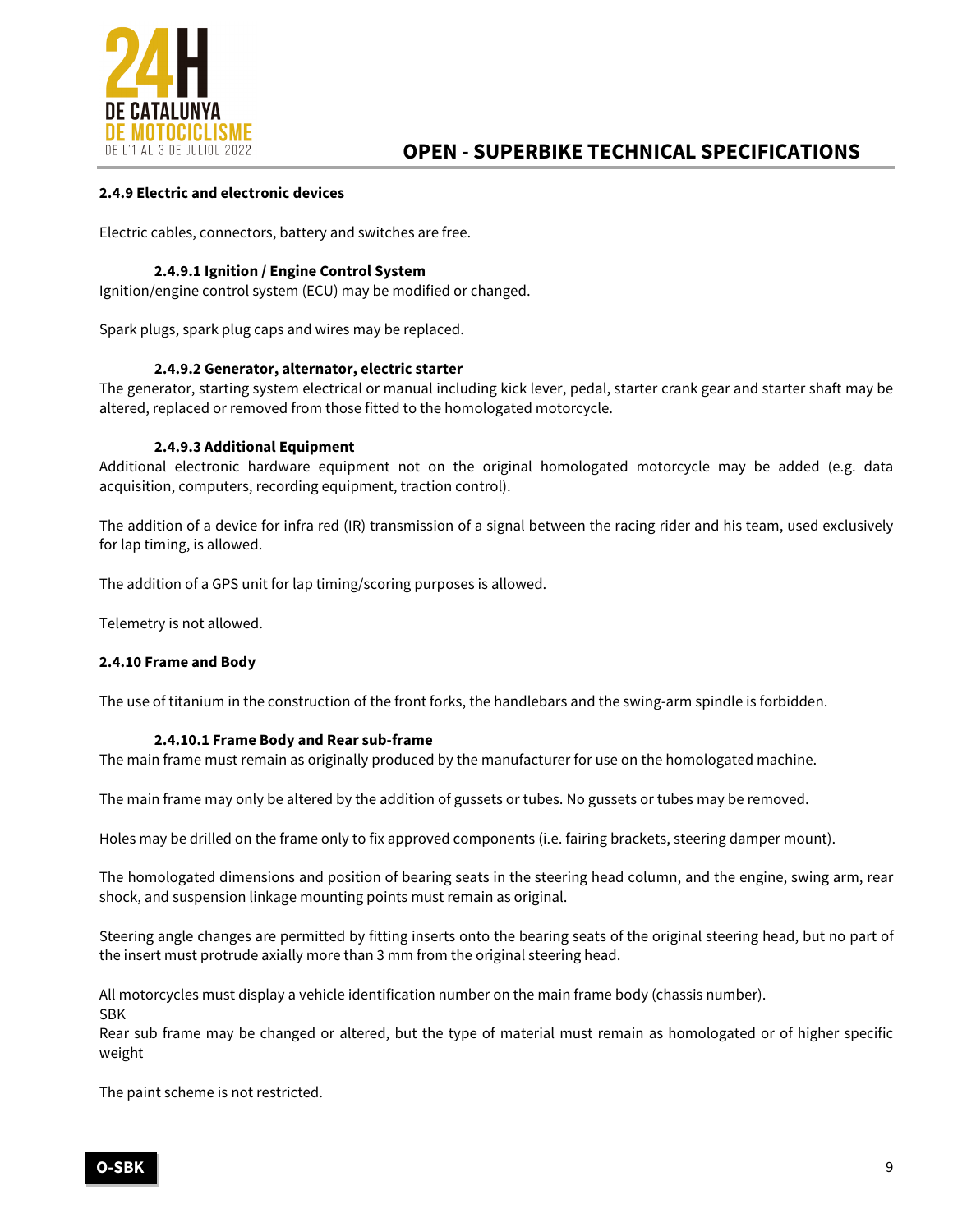

# **2.4.10.2 Front Forks**

The front fork in whole or part may be changed but must be the same type homologated (leading link, telescopic, etc.).

No aftermarket or prototype electronically-controlled suspensions maybe used. If original electronic suspensions are used, they must be completely standard (any mechanical or electronic part must remain as homologated). The original electronic system must work properly in the event of an electric/electronic failure otherwise it cannot be homologated for FIM competitions.

The upper and lower fork clamps (triple clamp, fork bridges) may be changed or modified.

Steering damper may be added or replaced with an after-market damper.

The steering damper cannot act as a steering lock limiting device.

# **Electronic controlled steering damper cannot be used if not installed in the homologated model for road use. However, it must be completely standard (any mechanical or electronic part must remain as homologated).**

# **2.4.10.3 Rear Fork (Swing-arm)**

The rear fork may be altered or replaced from those fitted to the homologated motorcycle. The use of carbon fibre or Kevlar® materials is not allowed if not homologated on the original machine. A chain guard must be fitted in such a way to reduce the possibility that any part of the riders' body must become trapped between the lower chain run and the rear wheel sprocket.

Rear wheel stand brackets may be added to the rear fork by welding or by bolts.

Brackets must have rounded edges (with a large radius). Fastening screws must be recessed.

### **2.4.10.4 Rear Suspension Unit**

Rear suspension unit may be changed but a similar system must be used (i.e. dual or mono).

No aftermarket or prototype electronically-controlled suspension unit maybe used. If original electronic unit is used, it must be completely standard (any mechanical or electronic part must remain as homologated). The original electronic system must work properly in the event of an electric/electronic failure otherwise it cannot be homologated for FIM competitions.

The rear suspension linkage may be modified or replaced.

The original fixing points in the frame (if any) must be used to mount the shock absorber, linkage and rod assembly fulcrum (pivot points).

### **2.4.10.5 Wheels**

Wheels may be replaced (see Art. 2.3.4 SBK Technical Regulations) and associated parts may be altered or replaced from those fitted to the homologated motorcycle. Carbon fibre or carbon composite wheels are not allowed, unless the manufacturer has equipped the homologated production model with this type of wheel.

Bearings, seals, and axles may be altered or replaced from those fitted to the homologated motorcycle. The use of titanium and light alloys is forbidden for wheel spindles (axles).

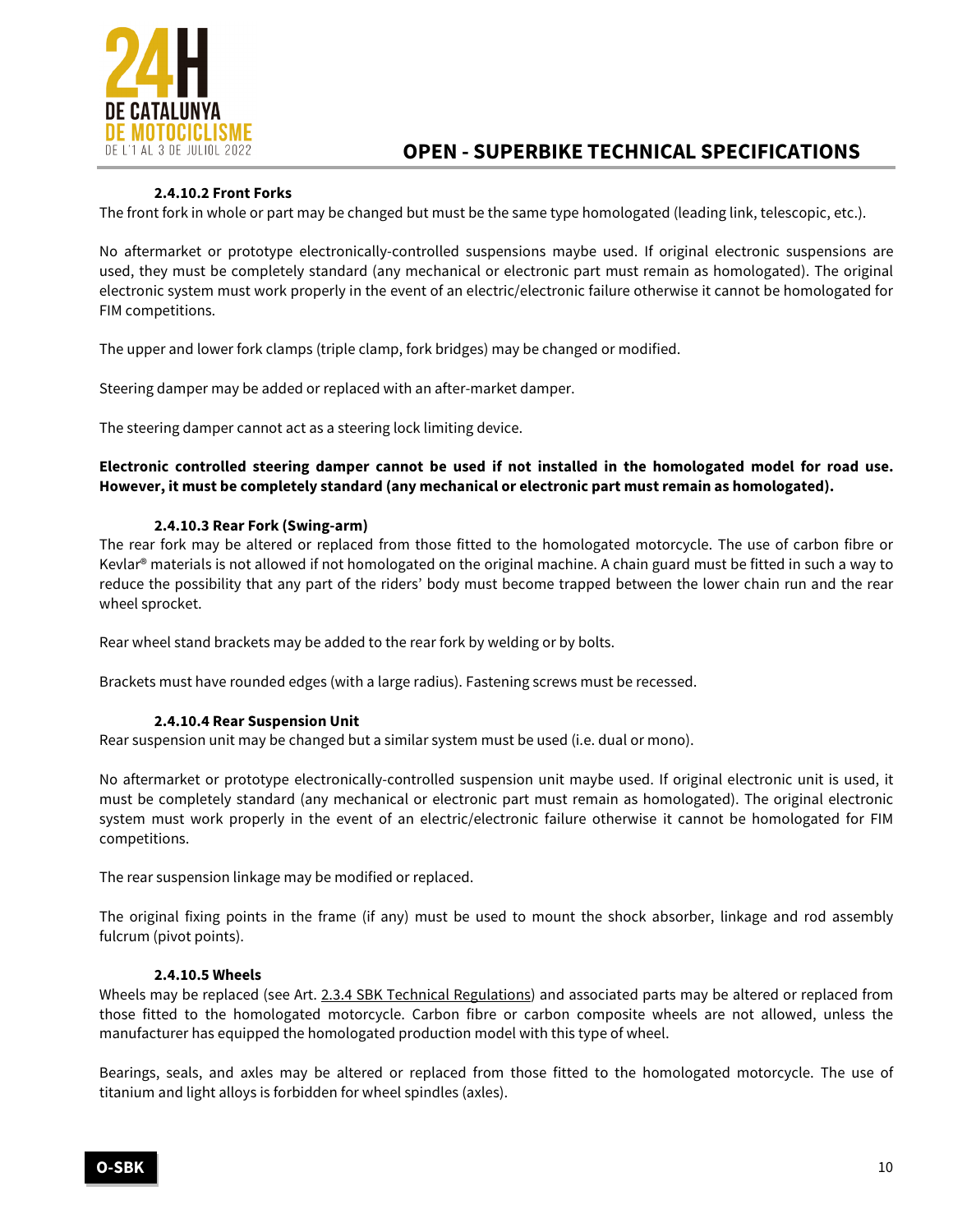

Wheel balance weights may be discarded, changed or added to.

Any inner tube (if fitted) or inflation valves may be used.

| Front wheel rim width : | 3.50 or 3.75 in. |
|-------------------------|------------------|
| Rear wheel rim width :  | 6.25 in.         |

# **2.4.10.6 Brakes**

- Front master cylinder may be altered or replaced from those fitted to the homologated motorcycle.
- Rear master cylinder may be altered or replaced from those fitted to the homologated motorcycle.
- Front callipers may be altered or replaced from those fitted to the homologated motorcycle.
- Rear callipers may be altered or replaced from those fitted to the homologated motorcycle.
- Brake pads or shoes may be altered or replaced from those fitted to the homologated motorcycle.
- Brake hoses and brake couplings may be altered or replaced from those fitted to the homologated motorcycle. The split of the front brake lines for both front brake callipers must be made above the lower fork bridge (lower triple clamp).
- Brake discs may be altered or replaced from those fitted to the homologated motorcycle. Only ferrous materials are allowed for brake discs. The use of exotic alloy materials for discs and brake callipers (i.e. aluminium beryllium, etc.) is not allowed.

**ABS (Antilock Brake System) may be used only if installed in the homologated model for road use. However, it must be completely standard (any mechanical or electronic part must remain as homologated, brake discs and master cylinder levers excluded), and only the software of the ABS may be modified.**

### **2.4.10.7 Handle Bars and Hand controls**

Handle bars, hand controls and cables may be altered or replaced from those fitted to the homologated motorcycle

Engine stop switch must be located on the handle bars.

# **2.4.10.8 Foot Rest/Foot controls**

Foot rest/foot controls may be relocated, but the original mounting points must be used.

Foot rests may be rigidly mounted or a folding type which must incorporate a device to return them to the normal position.

SBK

The end of the foot rest must have at least an 8mm solid spherical radius. (see diagram A & C).

Non folding footrests must have an end (plug) which is permanently fixed, made of aluminium, plastic, Teflon® or equivalent type of material (min. radius of 8mm).

The plug surface must be designed to reach the widest possible area of the footrest. The Technical Director has the right to refuse any plug not satisfying this safety aim.

## **2.4.10.9 Fuel tank**

The fuel tank must conform in principle to the homologated appearance and location of the original tank; however its actual shape can be slightly changed to suit the rider's preference and increased fuel volume. The tank may also be modified below the upper frame line and under the seat.

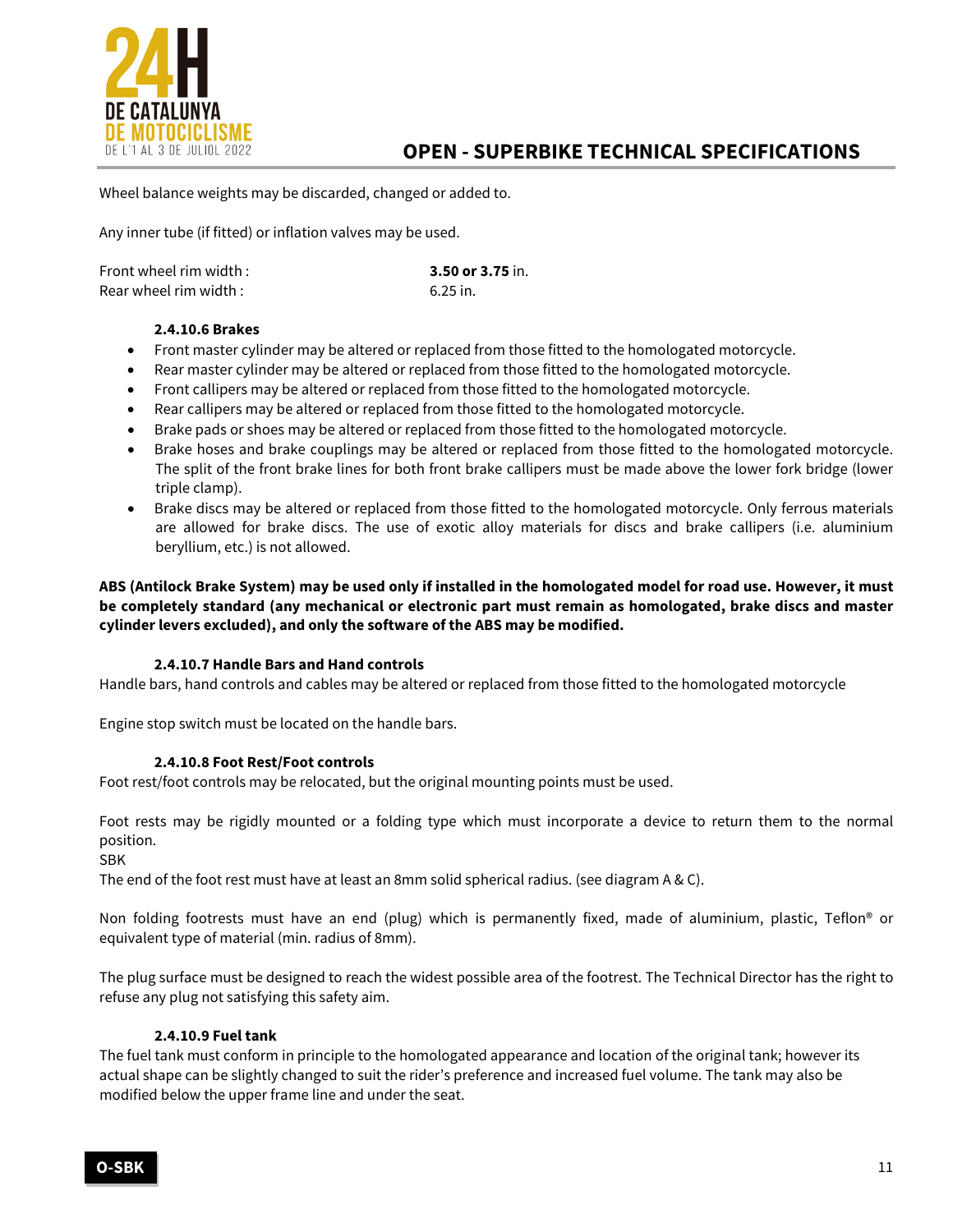

The tank may be replaced by a fuel cell and a structural cover

The Material of construction of the fuel tank may be altered or replaced from those fitted to the homologated motorcycle.

All fuel tanks must be filled with fire retardant material, or be fitted with a fuel cell bladder.

Fuel tanks made of composite materials (carbon fibre, aramid fibre, glass fibre, etc.) must have passed the FIM Standards for fuel tanks or be lined with a fuel cell bladder.

Tanks made of composite material must bear the label certifying conformity with FIM Fuel Tank Test Standards. Fuel tanks without a fuel cell bladder must bear a label certifying conformity with FIM Fuel Tank Test Standards.

Such labels must include the fuel tank manufacturer's name, date of tank manufacture, and name of testing laboratory.

Each manufacturer is requested to inform the FIM/CCR Secretariat of its fuel tank model(s) which have passed the FIM test standards, together with a copy of the fuel tank label. Full details of the FIM Fuel Tank Test Standards and Procedures are available from the FIM (See 'Fuel Tank Test Standards' below).

Fuel cell bladders must conform to or exceed the specification FIM/FCB-2005.

Full details of this standard are available from the FIM.

The fuel tank must be fixed to the frame from the front and the rear with a crashproof assembly system. Bajonet style couplings cannot be used, nor may the tank be fixed to any parts of the streamlining (fairing) or any plastic part. The Technical Director has the right to refuse a motorcycle if he is of the opinion that the fuel tank fixation is not safe. SBK

The original tank may be modified to achieve the maximum capacity of 24 litres, provided the original profile is as homologated.

A cross over line between each side of the tank is allowed (maximum inside diameter 10 mm).

Fuel tanks with tank breather pipes must be fitted with non-return valves which discharge into a catch tank with a minimum volume of 250 cc made of a suitable material.

Fuel tank filler caps may be altered or replaced from those fitted to the homologated motorcycle, and when closed, must be leak proof. Additionally, they must be secured to prevent accidental opening at any time.

The same size fuel tank used in practice must be used during the entire event.

### **Fuel tank homologation**

- 1. Any fuel tanks, made of non ferrous materials (with the exception of aluminium) must be tested according to the test procedure prescribed by the FIM.
- 2. Each manufacturer is responsible for testing its own fuel tank model(s) and will certify that the fuel tank exceeds the FIM test standard, if it has passed the FIM test procedure for fuel tanks.
- 3. Each manufacturer must affix a quality and test label on each fuel tank type that is produced for competition use. This quality and test label will be the recognition of a fuel tank model which has passed the FIM test procedure.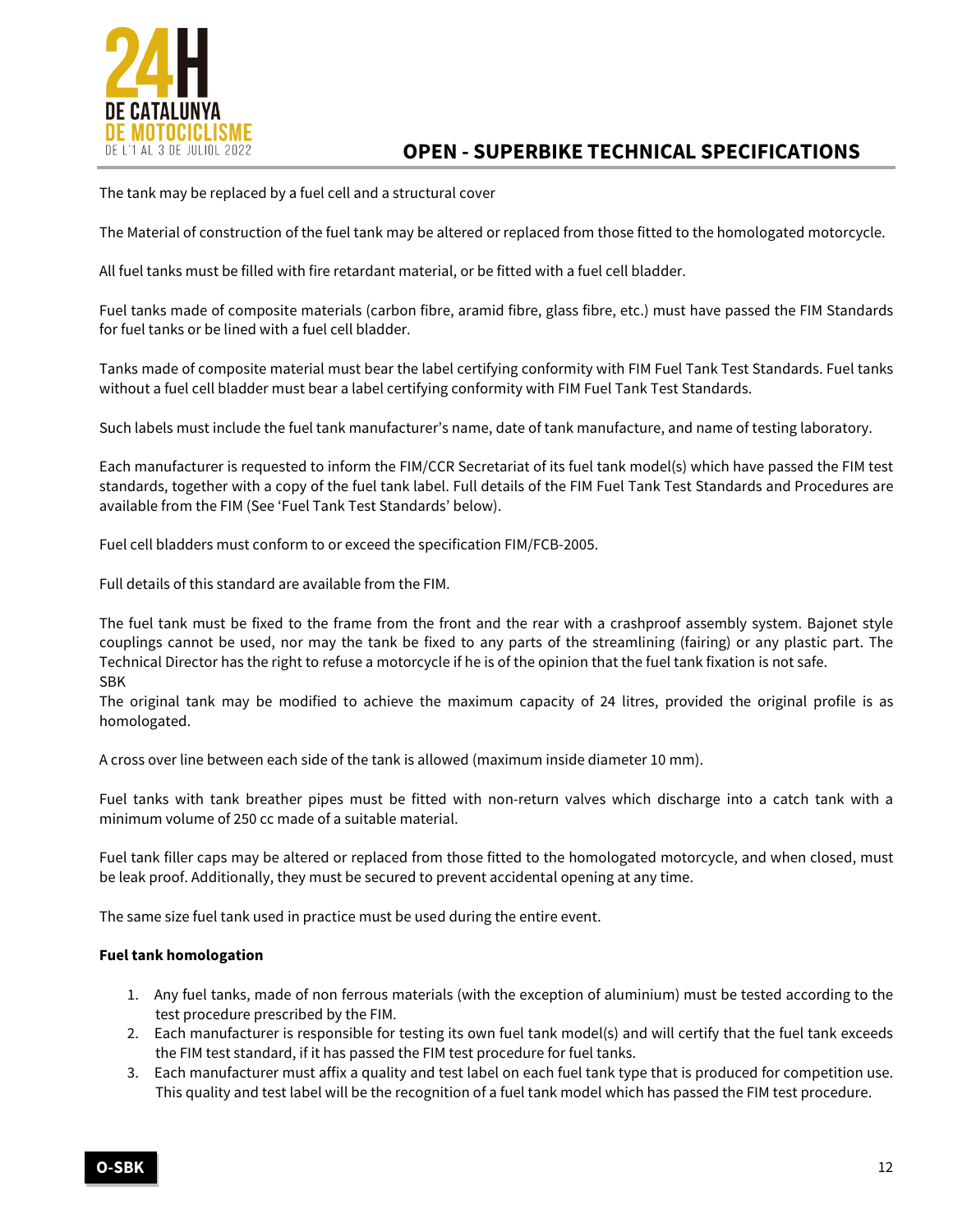

- 4. 4. All fuel tanks that are made to the same design, dimensions, number of fibre layers, grade of fibre, percentage of resin, etc, must be identified with the same quality and test label.
- 5. The quality and test label will include the following information on each label affixed to each fuel tank: name of the fuel tank manufacturer, date of fabrication, code or part number, name of testing laboratory, fuel capacity.
- 6. Each manufacturer is requested to inform the FIM/CCR Secretariat of its fuel tank model(s) which have passed the FIM test procedure, with a copy of the quality and test label, according to point 5.
- 7. Only fuel tanks that have passed the FIM test procedure will be accepted.

# **2.4.10.10 Fairing / Bodywork**

- a) Fairing, mudguards and body work must conform in principle to the homologated shape as originally produced by the manufacturer.
- b) Wind screen may be replaced.
- c) Original air ducts running between the fairing to the airbox may be altered or replaced from those fitted to the homologated motorcycle.
- d) The lower fairing has to be constructed to hold, in case of an engine breakdown, at least half of the total oil and engine coolant capacity used in the engine (min. 5 litres). The lower edge of openings in the fairing must be positioned at least 70 mm above the bottom of the fairing.
- e) The lower fairing must incorporate one hole of  $40 \text{ mm}$  in the bottom of the front lower area. This hole must remain closed in dry conditions and must be only opened in wet race conditions, as declared by the Race Director.
- f) Minimal changes are allowed in the fairing to permit the use of an elevator (stand) for wheel changes and to add plastic protective cones to the frame or the engine.
- g) Holes may be drilled or cut in the fairing or bodywork to allow additional increased intake air to the oil cooler. Holes bigger than 10mm must be covered with a particle grill or fine wire mesh. Grill/mesh must be painted to match the surrounding material.
- h) Front mudguard must conform in principle to the homologated shape originally produced by the manufacturer.
- i) Holes may be drilled in the front mudguard to allow additional cooling. Holes bigger than 10mm must be covered with metal gauze or fine mesh. Mesh must be painted to match the surrounding material.
- j) Rear mudguard may be added or removed.
- k) Material of construction of the front mudguard, rear mudguard and fairing is free.

# **2.4.10.11 Seat**

Seat may be altered or replaced from those fitted to the homologated motorcycle.

The top portion of the rear body work around the seat may be modified to a solo seat. The solo seat then must incorporate the rear number plates. The appearance from both front rear and profile must conform in principle to the homologated shape.

The seat/rear cowl must allow for proper number display.

Holes may be drilled in the seat or rear cowl to allow additional cooling. Holes which are bigger than 10mm must be covered with metal gauze or fine mesh.

Mesh must be painted to match the surrounding material.

Material of construction of the seat is free.

### **2.4.11 The following items MAY BE altered or replaced from those fitted to the homologated motorcycle.**

• Any type of lubrication, brake or suspension fluid may be used.